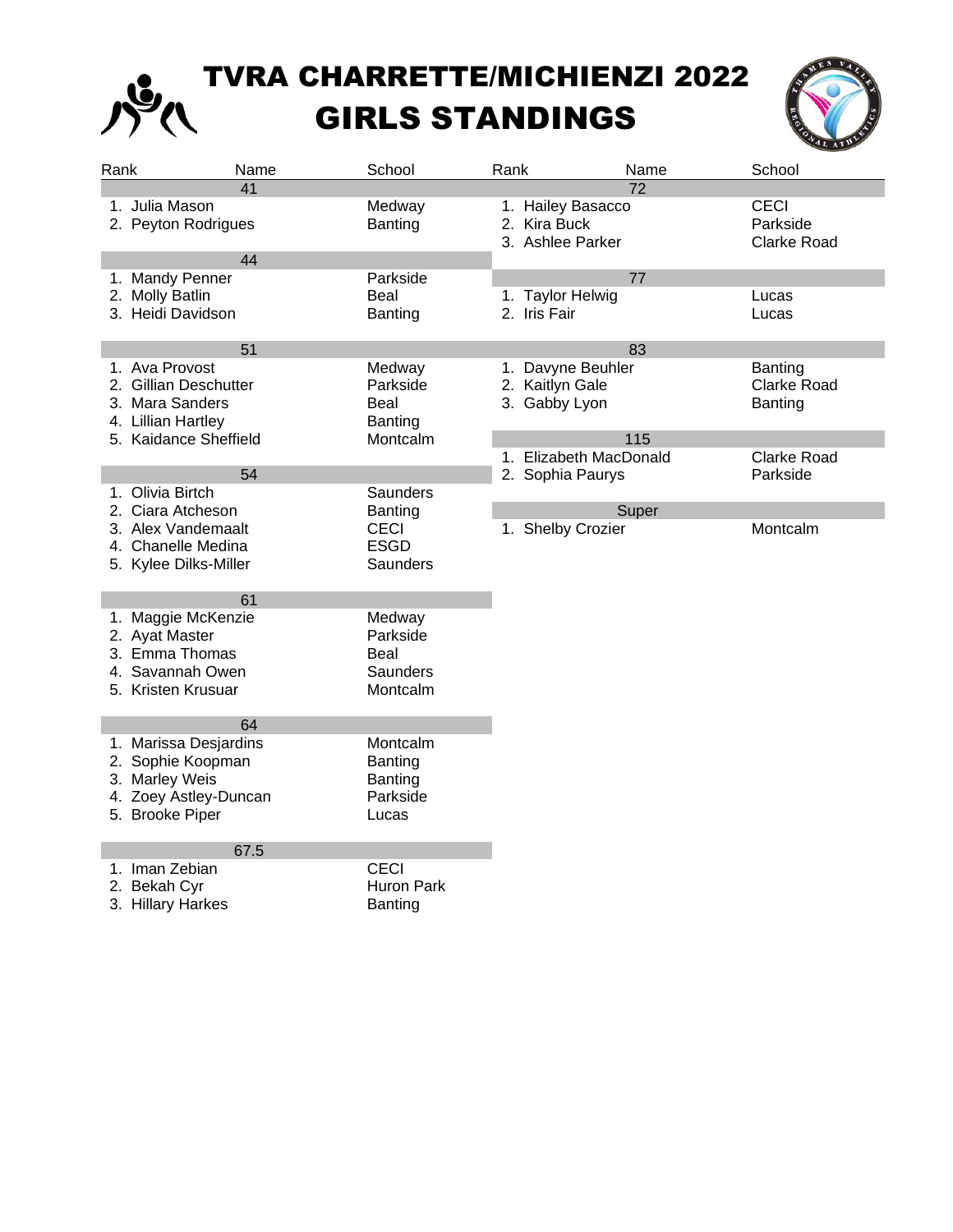

## TVRA CHARRETTE/MICHIENZI 2022 BOYS STANDINGS



| Rank | Name                   | School         | Rank                        | School<br>Name     |  |  |  |
|------|------------------------|----------------|-----------------------------|--------------------|--|--|--|
|      | 38                     |                |                             | 72                 |  |  |  |
|      | 1. Emmett Sharpe       | Montcalm       | 1. Cooper Neilssen-Walsh    | Banting            |  |  |  |
|      |                        |                | 2. Daniel Aguilar           | Saunders           |  |  |  |
|      | 44                     |                | 3. Danny Ton                | Glendale           |  |  |  |
|      | 1. Wesley Heather      | CASS           | 4. Randy Ton                | Glendale           |  |  |  |
|      | 2. Lucas Sharman       | Banting        | <b>Grant Ferguson</b><br>5. | <b>CECI</b>        |  |  |  |
|      |                        |                | 6. John Korakianitis        | Lucas              |  |  |  |
|      | 47.5                   |                |                             |                    |  |  |  |
|      | 1. Zach English        | Beal           |                             | 77                 |  |  |  |
|      | 2. Lucas Campbell      | Saunders       | Josue Vitale<br>1.          | Medway             |  |  |  |
|      |                        |                |                             |                    |  |  |  |
|      | 3. Safal Eswaran       | Montcalm       | 2.<br>Amrit Subedi          | Montcalm           |  |  |  |
|      |                        |                | 3.<br><b>Rhys Davis</b>     | Banting            |  |  |  |
|      | 51                     |                | <b>Nathan Sweet</b><br>4.   | Saunders           |  |  |  |
|      | 1. Sebastian Dragat    | Medway         | 5. Ryan McCaffrey           | Lucas              |  |  |  |
|      | 2. Gabriel Zou         | Lucas          | 6. Keaton Uitterdyk         | Montcalm           |  |  |  |
|      | 3. Joshua Pollock      | Montcalm       |                             |                    |  |  |  |
|      | 4. Daniel Tennant      | Beal           |                             | 83                 |  |  |  |
|      |                        |                | 1. Cameron Seybold          | Banting            |  |  |  |
|      | 54                     |                | 2. Nurettin Hussan          | Banting            |  |  |  |
|      | 1. Dominic Bettencourt | Medway         | 3. Nick Edwards             | <b>Saunders</b>    |  |  |  |
|      | 2. Norman Lockhart     | Glendale       | 4. Westly Pink              | Montcalm           |  |  |  |
|      | 3. Rauf Niazi          | Montcalm       | Justin Kowall<br>5.         | Montcalm           |  |  |  |
|      |                        |                | 6. Ashmeet Chand            | Montcalm           |  |  |  |
|      | 57.5                   |                |                             |                    |  |  |  |
|      | 1. Liam Wilson         | Medway         |                             | 89                 |  |  |  |
|      | 2. Samson McDonald     | Glendale       | Jackson Clark<br>1.         | <b>CECI</b>        |  |  |  |
|      |                        | Parkside       | 2. Spencer Wickens          | Montcalm           |  |  |  |
|      | 3. Jeremy Anderson     |                |                             |                    |  |  |  |
|      | 4. Nathan Kettle       | Montcalm       | 3. Dominic Buehler          | Banting            |  |  |  |
|      | 5. Carter Patterson    | <b>Banting</b> | 4. Sami Giraldon            | <b>ESGP</b>        |  |  |  |
|      | 6. Blake Hill          | Lucas          | 5. Yousef Elmagraby         | Montcalm           |  |  |  |
|      |                        |                | 6. Addis Dicenzo            | Lucas              |  |  |  |
|      | 61                     |                |                             |                    |  |  |  |
|      | 1. Aden Schaefer       | CASS           | 95                          |                    |  |  |  |
|      | 2. Fathi Dred          | Banting        | Cameron Krug<br>1.          | Banting            |  |  |  |
|      | 3. Bikash Gurung       | Montcalm       | Adham Judah<br>2.           | Banting            |  |  |  |
|      | 4. Andre MrKobroda     | Lucas          |                             |                    |  |  |  |
|      | 5. Tyler Fedyk         | Medway         |                             | 130                |  |  |  |
|      | 6. Ethan Qi            | Medway         | 1. Gabriel Forsyth          | Parkside           |  |  |  |
|      |                        |                | 2. Abdul Hasma              | <b>Banting</b>     |  |  |  |
|      | 64                     |                | 3.<br>Ethan Vargas          | Glendale           |  |  |  |
|      | 1. Danny Roberts       | Banting        | Dominic Dutton<br>4.        | CASS               |  |  |  |
|      | 2. Cameron Radford     | Huron Park     | 5. Logan Craig              | <b>Clarke Road</b> |  |  |  |
|      | 3. Dale Owen           | Parkside       | 6. Koda Ireland             | Montcalm           |  |  |  |
|      | 4. Dalton Cassidy      | Glendale       |                             |                    |  |  |  |
|      | 5. Caeden Stewart      | Lucas          |                             | Super              |  |  |  |
|      | 6. Belal Al Jassem     | Saunders       | 1. Kaden Norcross           | Banting            |  |  |  |
|      |                        |                | 2. Naim Haj                 | Saunders           |  |  |  |
|      | 67.5                   |                | 3. Tyross McKee             | Clarke Road        |  |  |  |
|      | 1. Mason Vanzantzoort  | CASS           |                             |                    |  |  |  |
|      | 2. Caleb Baxter        | Clarke Road    |                             |                    |  |  |  |
|      | 3. Tyler Dale          | Parkside       |                             |                    |  |  |  |
|      |                        |                |                             |                    |  |  |  |
|      | 4. Chris McIntosh      | Saunders       |                             |                    |  |  |  |
|      | 5. Ben Young           | Banting        |                             |                    |  |  |  |

6. Connor Lloyd **Banting**